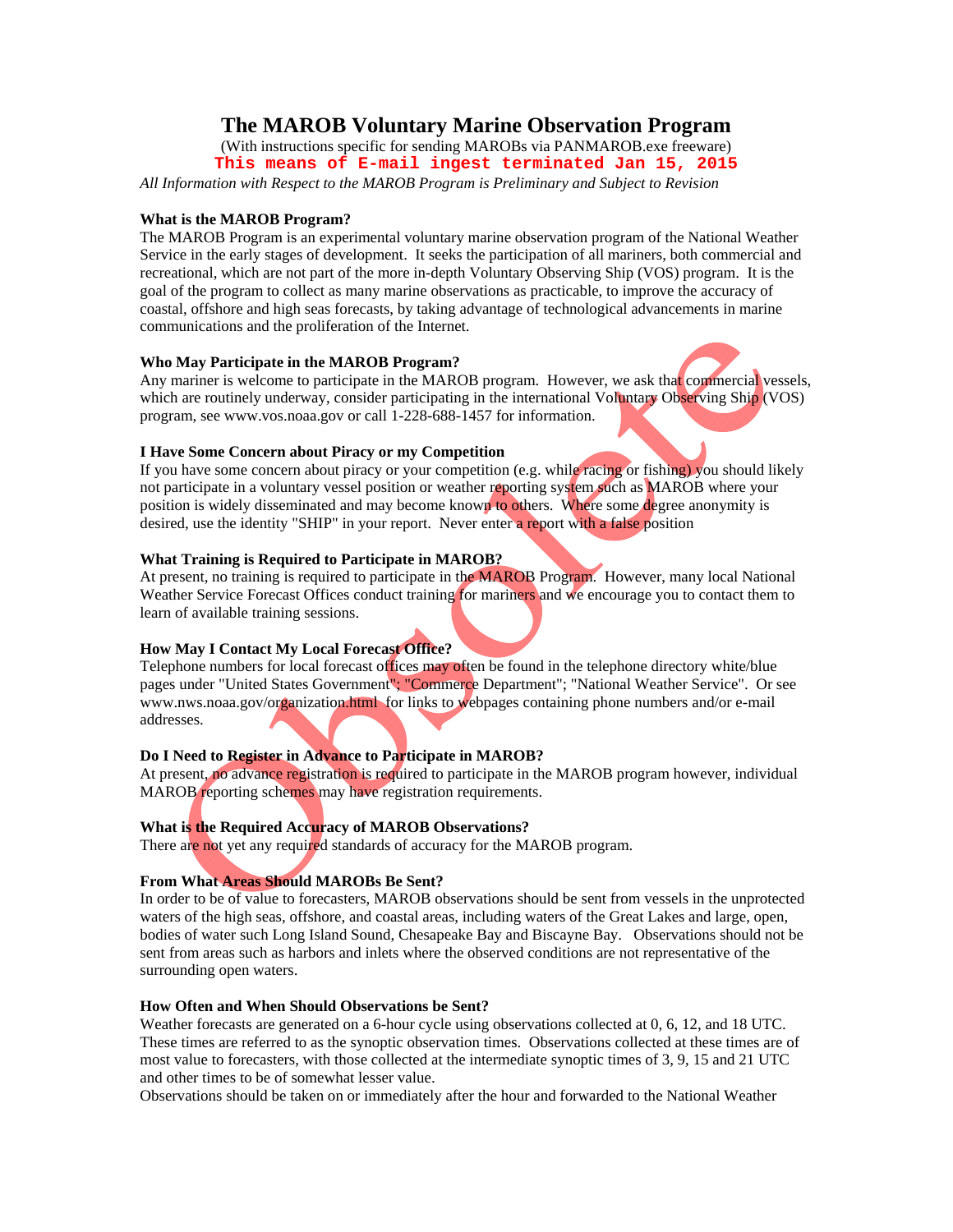Service as soon as practicable, preferably within 1 hour of the observation time. The value of observations begins to diminish rapidly after about 3 hours; however, all observations may be used for climatological research.

Due to the limited number of observation systems in marine areas, each and every voluntary marine observation is of great value to forecasters. Never hesitate to forward an observation.

In the event of inclement weather, and/or where the observed conditions differ significantly from the forecast conditions, forward observations immediately and at intervals not exceeding 3 hours if practicable. **NEVER place your vessel in potential danger for the purpose of collecting weather observations**.

#### **Who Pays For Any Equipment Costs and Telecommunication Charges?**

Mariners voluntarily participate in the MAROB program and any communications charges, the cost of any observing equipment, or incidental expenses, will not be reimbursed by the National Weather Service.

#### **Why Does the MAROB Program Use the Data Format of the VOS Program?**

The MAROB format is identical to that of the VOS program with the exception that "MAROB" replaces "BBXX". This format was selected as a great deal of infrastructure is already in place within the National Weather Service to decode and utilize observations. However, this format has the disadvantage that the resolution of several data elements is more suitable to the high seas than coastal areas. In the long term, a unique format may be developed for MAROBs.

#### **Why Don't MAROB Reporting Schemes Collect More Observation Parameters?**

Although MAROBs may contain any of the observation elements of the VOS format, in general, MAROB reporting schemes will implement a small subset of those available in order to encourage a greater number of mariners to participate in the program by not presenting a seemingly complex report form. The subset of observations collected may vary between reporting schemes.

#### **How May I Send a MAROB?**

The National Weather Service is in the process of developing cooperative arrangements with organizations such as the U.S. Power Squadrons, the U.S. Coast Guard Auxiliary, the WinLink 2000 Global Radio Network, the Maritime Mobile Service Network, CruiseEmail.com, Ocens, Sailmail, SkyMate, MarineNet Wireless and the YOTREP Reporting System, to both train observers and forward observations to NWS. Technologies utilized may include cellular telephone, HF Marine radio, MF Marine radio, VHF Marine Radio, Ham Radio, Webforms and e-mail.

In several cases, MAROB reporting schemes will work in conjunction with vessel position reporting systems such as WinLink's Position Reporter, the Maritime Mobile Service Network's ShipTrak, and the YOTREPs Reporter, to enhance the safety of mariners.

At present, mariners may participate in the MAROB program in any of several ways:

1. By sending in YOTREPs (pronounced Yacht Reps) using Pangolin's Offshore Reporter software, see www.pangolin.co.nz This function may be performed directly aboard the vessel or the observation data forwarded to a volunteer ashore. YOTREPs are converted to the MAROB format and forwarded to the National Weather Service by Pangolin Software. See: http://www.nws.noaa.gov/om/marine/panrephelp.pdf

2. By sending in YOTREPs via WINLINK (www.winlink.org) or SAILMAIL (www.sailmail.com) using their AIRMAIL software. AIRMAIL will be upgraded in the near future for greater compatibility with the MAROB program.

3. By entering the observed data into Pangolin's freeware program PANMAROB.exe and sending the encoded data to the National Weather Service via e-mail. (See instructions below) This function may be performed directly aboard the vessel or the observation data forwarded to a volunteer ashore.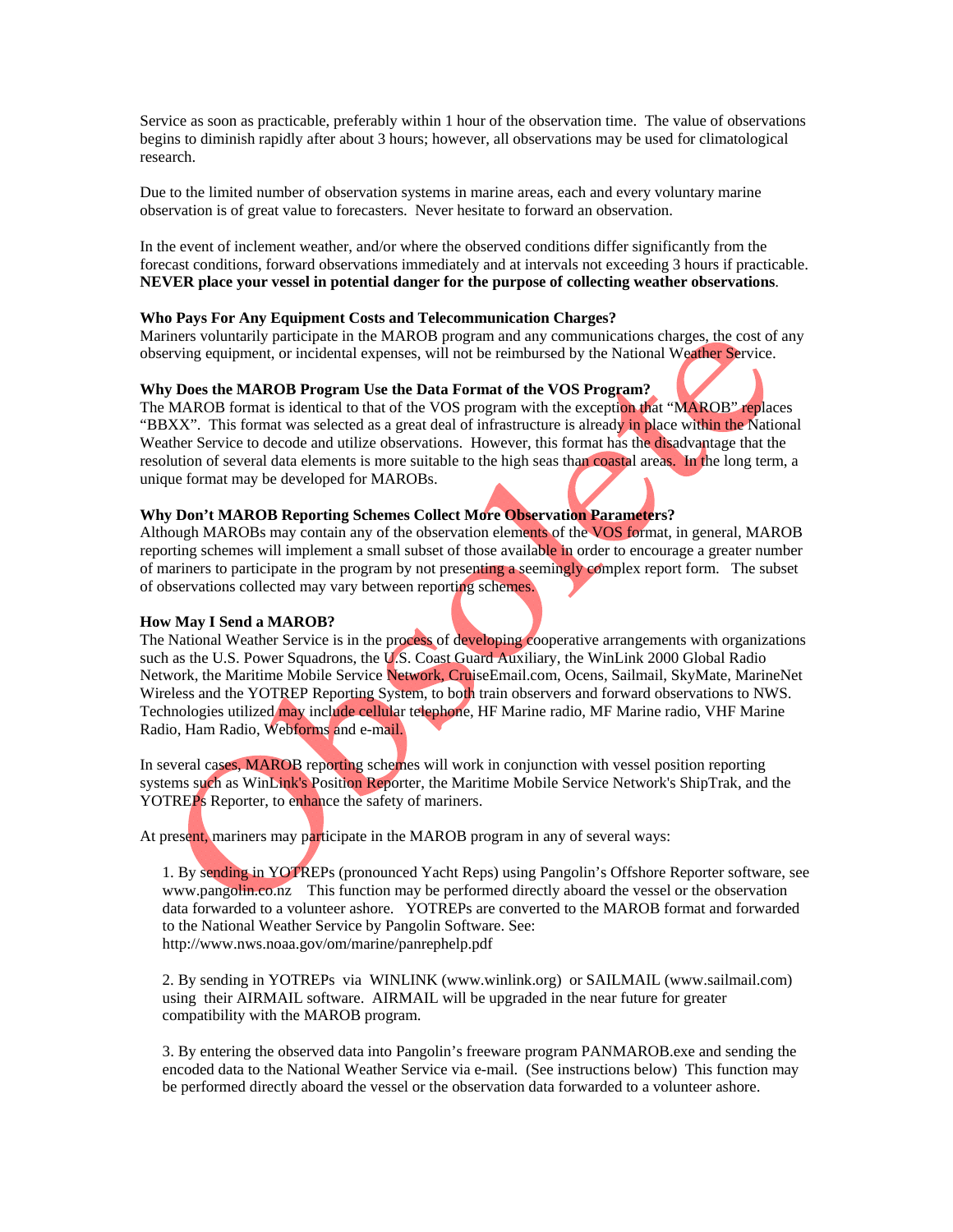4. By sending in YOTREPS via e-mail in the WINLINK/AIRMAIL format style. See: http://www.nws.noaa.gov/om/marine/panemailhelp.pdf This function may be performed directly aboard the vessel or the observation data forwarded to a volunteer ashore. YOTREPs are converted to the MAROB format and forwarded to the National Weather Service by Pangolin Software, see www.pangolin.co.nz

5. For the real "power user", by entering the observation data into the AMVER/SEAS software (see http://www.vos.noaa.gov/) of the Voluntary Observing Ship (VOS) program and sending the encoded data to the National Weather Service via e-mail. This option is only recommended for those familiar with the VOS program. Save the observation data using the Transmit/Save ASCII function to the met.txt file, and copy/paste the applicable data into an e-mail of a format described in the procedure for sending MAROBs via PANMAROB.exe above. This function may be performed directly aboard the vessel or the observation data forwarded to a volunteer ashore.

6. By manually encoding the observation data following the guidance of the NWS Observing Handbook No 1 (www.nws.noaa.gov/om/marine/handbk1.pdf), and sending the encoded data to the National Weather Service via e-mail in the format described in the procedure for sending MAROBs using PANMAROB.exe above . This option is only recommended for those familiar with the VOS program. This function may be performed directly aboard the vessel or the observation data forwarded to a volunteer ashore.

7. Using WINLINK's QTH Reporter restricted webpage which is intended for the net control operators of large maritime mobile ham nets. Send an e-mail to marine.weather@noaa.gov for further information. See: http://www.nws.noaa.gov/om/marine/qthrephelp.pdf

*Note: Any reference to a commercial product or service does not imply any endorsement by the National Weather Service as to function or suitability for your purpose or environment.* 

#### **How Will I know if my MAROB Has Been Received by the National Weather Service?**

Links to the last MAROBs received may be found at www.nws.noaa.gov/om/marine/forecast.htm#marob An online database of recently received MAROBs may be established in the future.

Using the YOTREP Offshore Reporter software, YOTREPs may be retrieved from the YOTREP server and plotted with other YOTREPs using the "Get Reports" and mapping functions of the program. See program documentation for details.

Using the PAMAROB freeware, an e-mail will be sent to the mariner if an observation has passed initial format checks. This feature may be removed at a later time based on user feedback. No e-mail will be returned if the observation contains any format errors.

**Where Can I Learn More About the National Weather Service Marine Products and Services?** Visit webpage www.nws.noaa.gov/om/marine/home.htm

#### **Is There an Awards Program Established for Participants In the MAROB Program?**

It is a long-range goal of the MAROB program to establish an awards program to recognize the voluntary efforts of mariners who actively participate in the program.

#### **How Can I Have Any Questions Answered About the MAROB Program?**

Due to the volume of inquiries we receive, the preferred means of communication is via e-mail at: marine.weather@noaa.gov If you feel you cannot adequately state your question in an e-mail, we may be reached via telephone at: 1-301-713-1677 x128

To find the latest information on the MAROB program, see www.nws.noaa.gov/om/marine/marob.htm As this program is in its early stages of development, changes may be frequent.

Any feedback on the MAROB Program would also be greatly appreciated.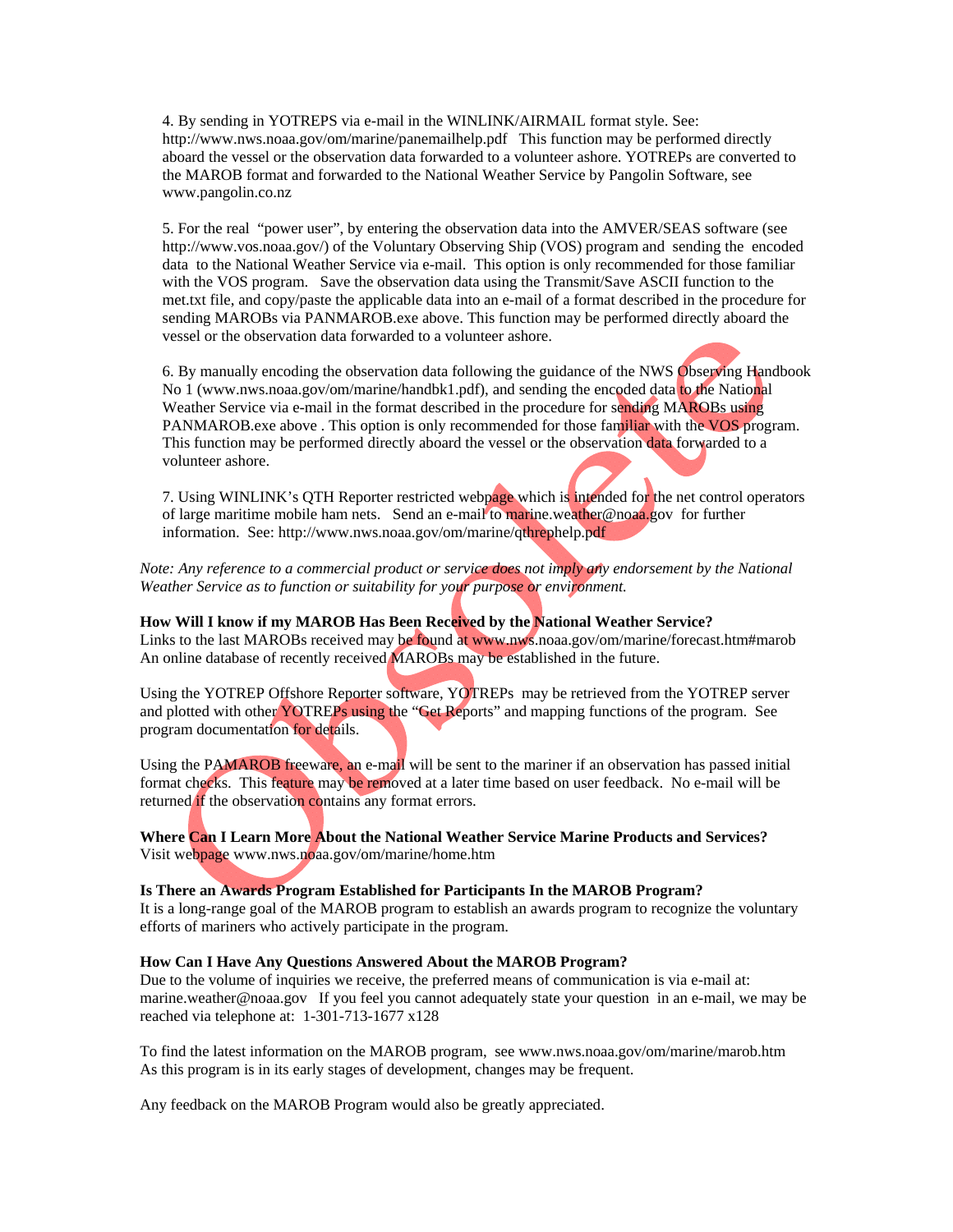# **How to Send a MAROB using PANMAROB.exe Freeware**

- 1. Using your Internet browser, download the PANMAROB.exe freeware software version 1.005, from www.nws.noaa.gov/om/marine/PANMAROB.exe, saving the program to your Desktop.
- 2. Run the program by clicking on the PANMAROB icon on your Desktop.
- 3. Enter the observation data into the PANMAROB report form. (See guidance in subsequent pages). Only enter observation values for parameters for which you have some degree of confidence, leave others blank.
- 4. Upon completion of entry of the observation values, use the MAROB Encode button to generate the MAROB report.
- 5. Copy/Paste the resulting report into an e-mail as in the following example

TO: wxob@comcast.net SUBJECT: EDIS Message Input BODY:

VHVD28 KWNB 052321 MOBP28

MAROB WZ1111 05233 99391 70751 43/98 41205 10251 2//// 40022 57002 7//// 8//// 22231 02112 20203 323// 40901 5//// 6//// 8//// ICE// NNNN

where:

VHVD28, KWNB, MOBP28 and NNNN are some required header and trailer information, necessary to properly route the data within the National Weather Service.

052321: The approximate UTC date/time the MAROB observation is sent to the National Weather Service in the form ddhhmm, e.g. 5th of month, 2321 UTC in this case.

Note: The e-mail must be sent in plain text only with no HTML or other formatting.

6. In the event the observation is received successfully, the following e-mail will be sent to the mariner if an observation has passed initial format checks. This feature may be removed at a later time based on user feedback. No e-mail will be returned if the observation contains any format errors.

"Thank you! Your MAROB marine weather observation has been received by the National Weather Service and is being forwarded for further processing. Thank you for participating in this experimental program. Send any questions to: marine.weather@noaa.gov"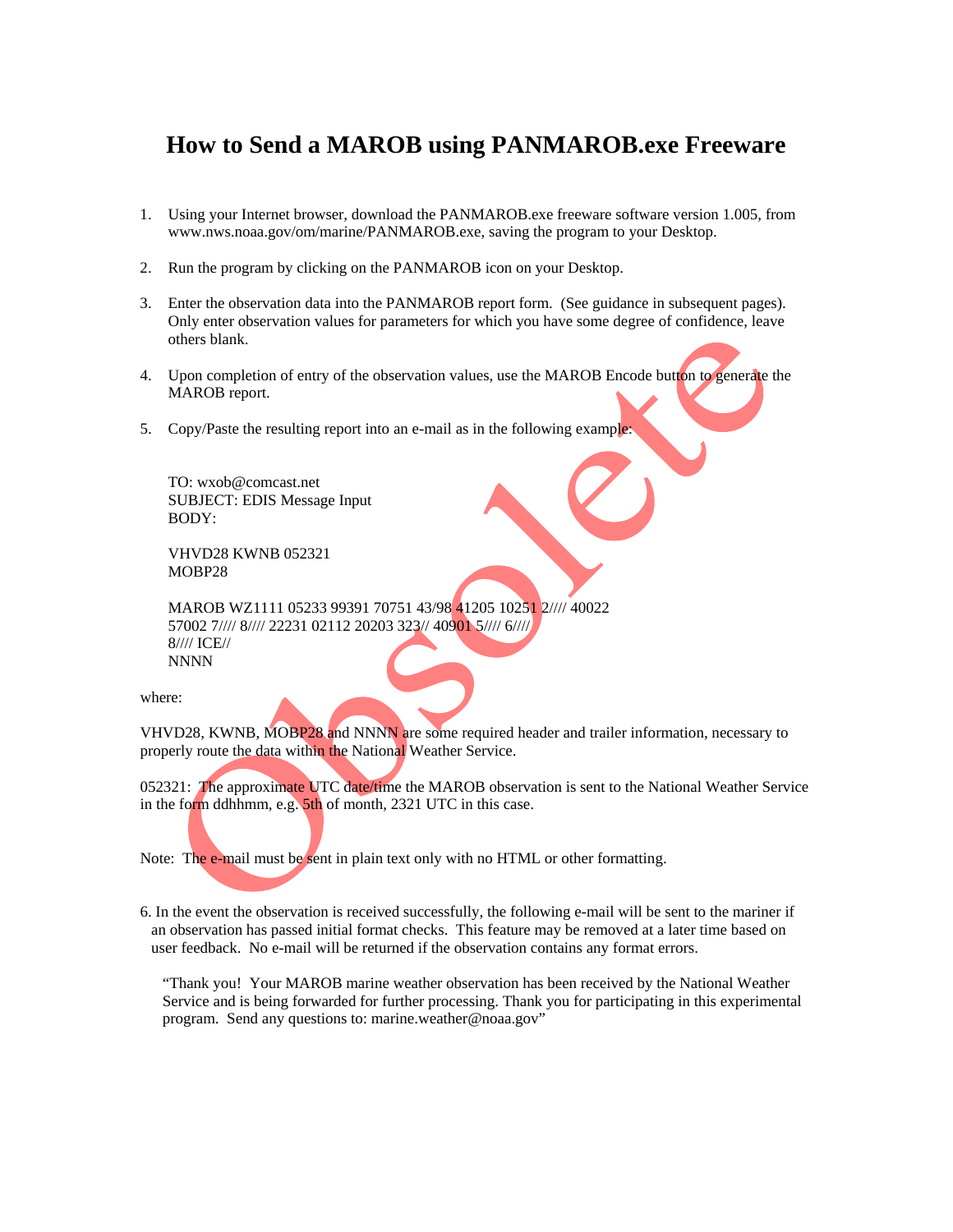|                                                                      | <b>Dowt</b><br>Double :    |               | <b>Buddle</b>    | Kity  |
|----------------------------------------------------------------------|----------------------------|---------------|------------------|-------|
| <b>Information</b>                                                   |                            |               |                  |       |
|                                                                      | <b>Truo Wind</b>           |               |                  |       |
| Time (UTC)<br><b>Date</b><br>Now.                                    | Direction                  |               | Boood            | Eis   |
| mm/ddzwze<br><b>CONTENT</b>                                          | <b>Wind Waves</b>          |               |                  |       |
|                                                                      |                            |               |                  |       |
| <b>Position</b>                                                      |                            | Hech          | Feird            | secs  |
| <b>4</b> Lattude                                                     | <b>Pramary Swell</b>       |               |                  |       |
| <b>IT Hoth</b><br>Deg<br>Min <sub>I</sub> Couth                      | True drection              | Herts.        | <b>Feital</b>    | zet s |
|                                                                      | Cloud and visibility       |               |                  |       |
| Longitude:<br>$\Box$ Eas.<br>Deq.<br><b>Yal<sub>ly</sub></b> West    | Caya 1                     | $\mathcal{M}$ | vicibility       | nm    |
|                                                                      | <b>Baremetric processe</b> |               |                  |       |
| <b>IIn Fe</b>                                                        | 3 <sub>2</sub>             | kPs:          | 3 hour liandamay | kPa   |
| $\frac{v}{r}$ Thus $\frac{v}{r}$ Mesers: $\frac{v}{r}$ $\frac{v}{r}$ | Tomporaturea               |               |                  |       |
|                                                                      | Ai.                        | deg           | Soa              | deu   |

**Identifier:** Amateur radio or vessel call sign consisting of three to nine alphanumeric characters (A-Z,0-9, no spaces). For vessels without a radio call sign, the vessel's name or another selected identity may be used, however, the identity selected should be made to be distinctive, e.g. "MJ7465867" vs. "MARYJANE". Where some degree anonymity is desired, use the identity "SHIP". For testing purposes, use the identity "TEST", and enter position data only with no weather data. . If you are a shoreside establishment relaying observations, use the identity of the vessel, not your own.

**Date:** Date (UTC) on which the actual observation was taken in the form mm/dd/yyyy (month/day/year) *At 0000 UTC, enter the date just beginning, not the day which has just ended. Forgetting to advance the date at 0000 UTC is a common observer error.* The "NOW" button may be used to enter the date/time automatically provided your PC clock was properly initialized with the correct time, time zone and daylight savings time flag at the time the clock was set.

**Time:** Enter time (UTC) on which the actual observation was taken in the form hh:mm (hours :minutes, 24-hour clock). The "NOW" button may be used to enter the date/time automatically provided your PC clock was properly initialized with the correct time, time zone and daylight savings time flag at the time the clock was set. Observations should be taken on or immediately after the hour, and the program assumes this. If taken slightly before the hour, round up to the next hour, e.g. edit 1756 to become 1800, otherwise the program will round your observation time to the previous hour, i.e. 1700 when the observation is encoded.

*Some time zone conversions for U.S. waters*

 $0000PST = 0100MST = 0200CST = 0300EST = 0800UTC$  (e.g. add +5 hrs to EST to obtain UTC) 0000PDT=0100MDT=0200CDT=0300EDT=0700UTC(e.g. add +4 hrs to EDT to obtain UTC) [when converted time  $\geq$  2400, subtract 2400 and add 1 day to the date]

**Latitude**: Vessel latitude, in degrees and minutes, rounded to the nearest minute.

**North/South:** Select applicable hemisphere.

**Longitude**: Vessel longitude, in degrees and minutes, rounded to the nearest minute.

**East/West:** Select applicable hemisphere.

**Units** °**True/**°**Mag:** Select whether course and directions will be entered with respect to true or magnetic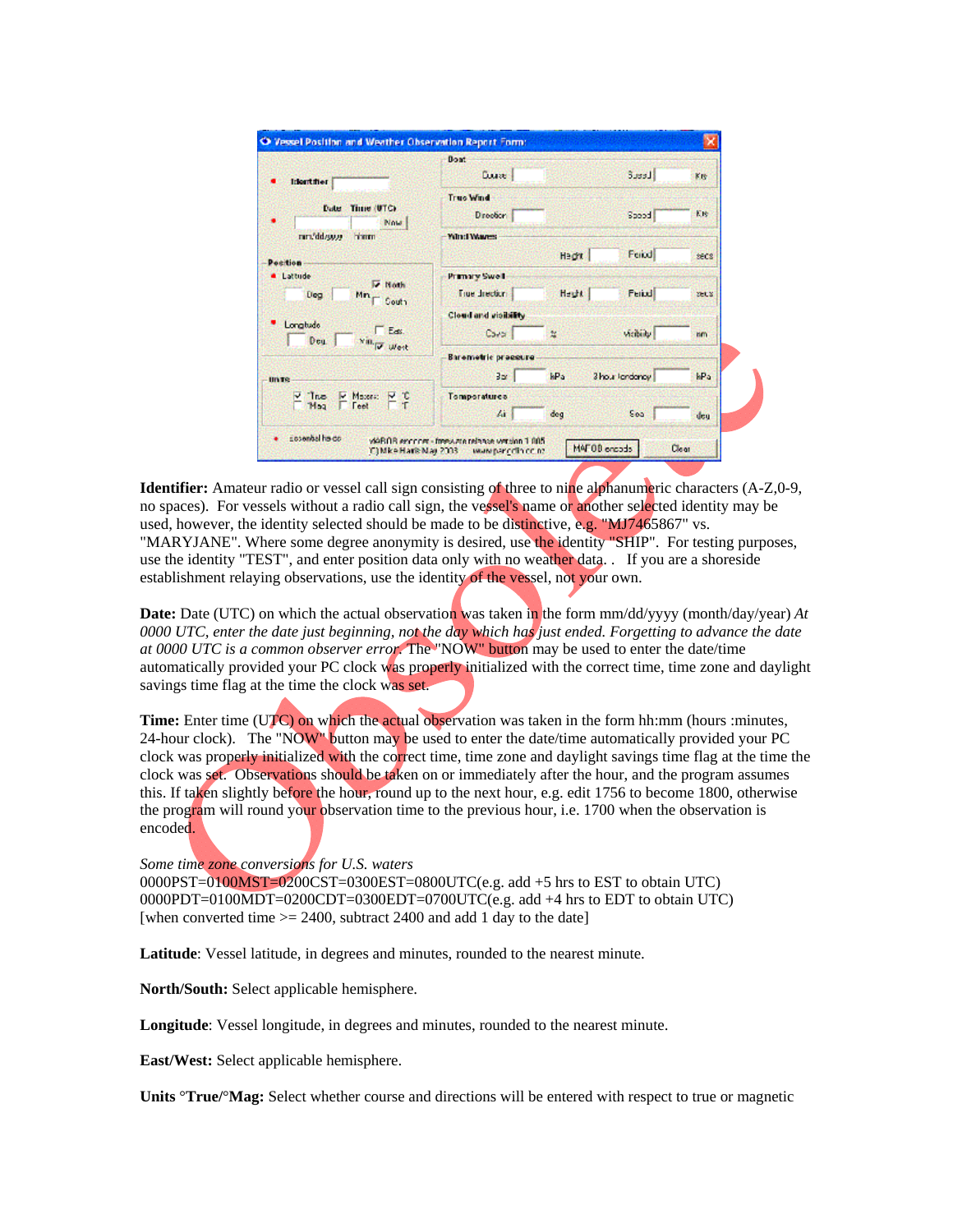north. If magnetic is selected, the program uses an internal correction table to compute true north during the encoding process.

**Units Meters/Feet:** Select whether wave height will be entered in units of feet or meters.

**Units** °**C/**°**F:** Select whether temperatures will be entered in units of Centigrade or Fahrenheit.

**Boat Course:** If in transit, enter the vessel course over ground in degrees true/magnetic. Leave blank if course or speed is erratic.

**Boat Speed:** If in transit, enter the vessel speed over ground in knots. Leave blank if course or speed is erratic.

**True Wind Direction:** Enter true direction, in degrees, from which wind is blowing. This is a mean direction averaged over a period of ten minutes, referred to north. Determine true wind direction from either (1) the orientation of sea (wind) waves, or streaks of foam on the sea surface, or (2) the apparent wind direction observed aboard vessel.

Method (1) is easiest, because it provides true wind direction independent of the vessel's movement. Sight along the lines of the sea wave crests. Since true wind direction is the same as the direction from which the sea waves are coming, the true wind direction is perpendicular (90°) to the advancing waves crests. Also, use lines of foam on the sea surface (which may appear for Force 7 or greater wind speeds). Wind blown foam streaks are parallel to the direction of the true wind.

Method (2) determines true wind direction from the apparent wind (the wind experienced on board when the vessel is underway). Apparent wind results from two motions — the actual motion of the air (true wind), and the motion of the vessel. Apparent wind direction is best determined by facing directly into the wind on the windward side of the vessel. Other good apparent wind indicators are funnel smoke, the orientation of shipboard flags or pennants, or a wind vane. Once apparent wind direction is obtained, you must remove the motion of the vessel to obtain true wind. See below for methods of determining true wind from apparent wind.

Report the mean wind direction over the ten-minute period immediately preceding observation time. If this time period includes an abrupt change in wind direction, only average data obtained after the change. If using apparent or relative wind direction, remember to determine the true wind before reporting.

**True Wind Speed:** True wind speed in knots, measured or estimated. Use either (1) the appearance of the sea surface (the sea state) and the Beaufort scale, (2) an anemometer, or (3) the effects of the wind on people or objects aboard vessel.

Method (1) relies on the action of the wind to create sea waves, and results in a true wind estimate, so there is no need to factor out the motion of the vessel These assume steady state conditions which implies the wind direction and speed have been relatively steady over many hours.

Beaufort Scale - The Beaufort wind scale is a system used to estimate and report wind speeds when no measuring apparatus is available. It was invented in the early 19th Century by Admiral Sir Francis Beaufort of the British Navy as a way to interpret winds from conditions at sea.

**Beaufort Force 0** - Wind less than 1 KT, Calm, Sea surface smooth and mirror-like. Smoke rises vertically.

**Beaufort Force 1** - Wind 1-3 KT, Light Air, Scaly ripples, no foam crests. Smoke drift indicates wind direction, still wind vanes.

**Beaufort Force 2** - Wind 4-6 KT, Light Breeze, Small wavelets, crests glassy, no breaking waves. Wind felt on face, leaves rustle, vanes begin to move.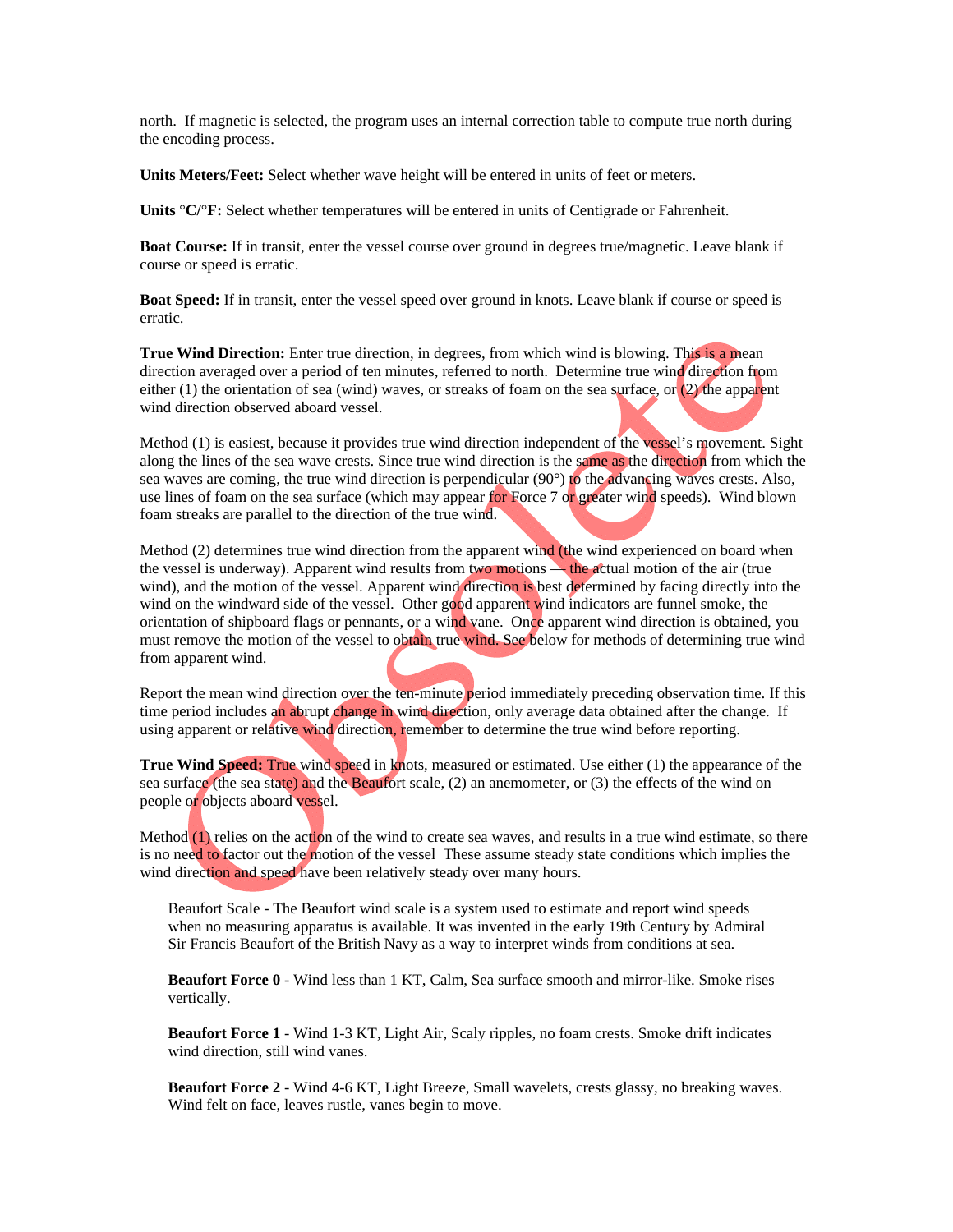**Beaufort Force 3** - Wind 7-10 KT, Gentle Breeze, Large wavelets, crests begin to break, scattered whitecaps. Leaves and small twigs constantly moving, light flags extended

**Beaufort Force 4** - Winds 11-16 KT, Moderate Breeze, Small waves 1-4 ft. becoming longer, numerous whitecaps. Dust, leaves, and loose paper lifted, small tree branches move.

**Beaufort Force 5** - Winds 17-21 KT, Fresh Breeze, Moderate waves 4-8 ft taking longer form, many whitecaps, some spray. Small trees in leaf begin to sway.

**Beaufort Force 6** - Winds 22-27 KT, Strong Breeze, Larger waves 8-13 ft, whitecaps common, more spray. Larger tree branches moving, whistling in wires.

**Beaufort Force 7** - Winds 28-33 KT, Near Gale, Sea heaps up, waves 13-20 ft, white foam streaks off breakers. Whole trees moving, resistance felt walking against wind.

**Beaufort Force 8** - Winds 34-40 KT Gale, Moderately high (13-20 ft) waves of greater length, edges of crests begin to break into spindrift, foam blown in streaks. Whole trees in motion, resistance felt walking against wind

**Beaufort Force 9** - Winds 41-47 KT, Strong Gale, High waves (20 ft), sea begins to roll, dense streaks of foam, spray may reduce visibility. Slight structural damage occurs, slate blows off roofs.

**Beaufort Force 10** - Winds 48-55 KT, Storm, Very high waves (20-30 ft) with overhanging crests, sea white densely blown foam, heavy rolling, lowered visibility. Seldom experienced on land, trees broken or uprooted, "considerable structural damage"

**Beaufort Force 11** - Winds 56-63 KT, Violent Storm, Exceptionally high (30-45 ft) waves, foam patches cover sea, visibility more reduced.

**Beaufort Force 12** - Winds 64+ KT, Hurricane, Air filled with foam, waves over 45 ft, sea completely white with driving spray, visibility greatly reduced.

If using method (2), make sure your anemometer is properly calibrated, and located so the vessel's superstructure will not interfere with air motion. An anemometer provides an apparent wind measurement. Apparent wind is the wind you experience aboard a moving vessel, and is a combination of the actual air motion across the water, and the vessel's motion. The only time there is no apparent wind aboard vessel is when the yessel is moving in the same direction and with the same speed as the true wind. On a moving vessel, the direction of the true wind is always on the same side and aft of the direction of the apparent wind. The faster the vessel moves, the more the apparent wind draws ahead of the true wind. To remove the vessel's motion and determine true wind, you may use the graphical method.

Method (3) also provides an apparent wind, so like method (2), requires removal of the vessel's motion to determine true wind. Use method (3) when the sea surface cannot be seen (such as on very dark nights), and when an anemometer is not available.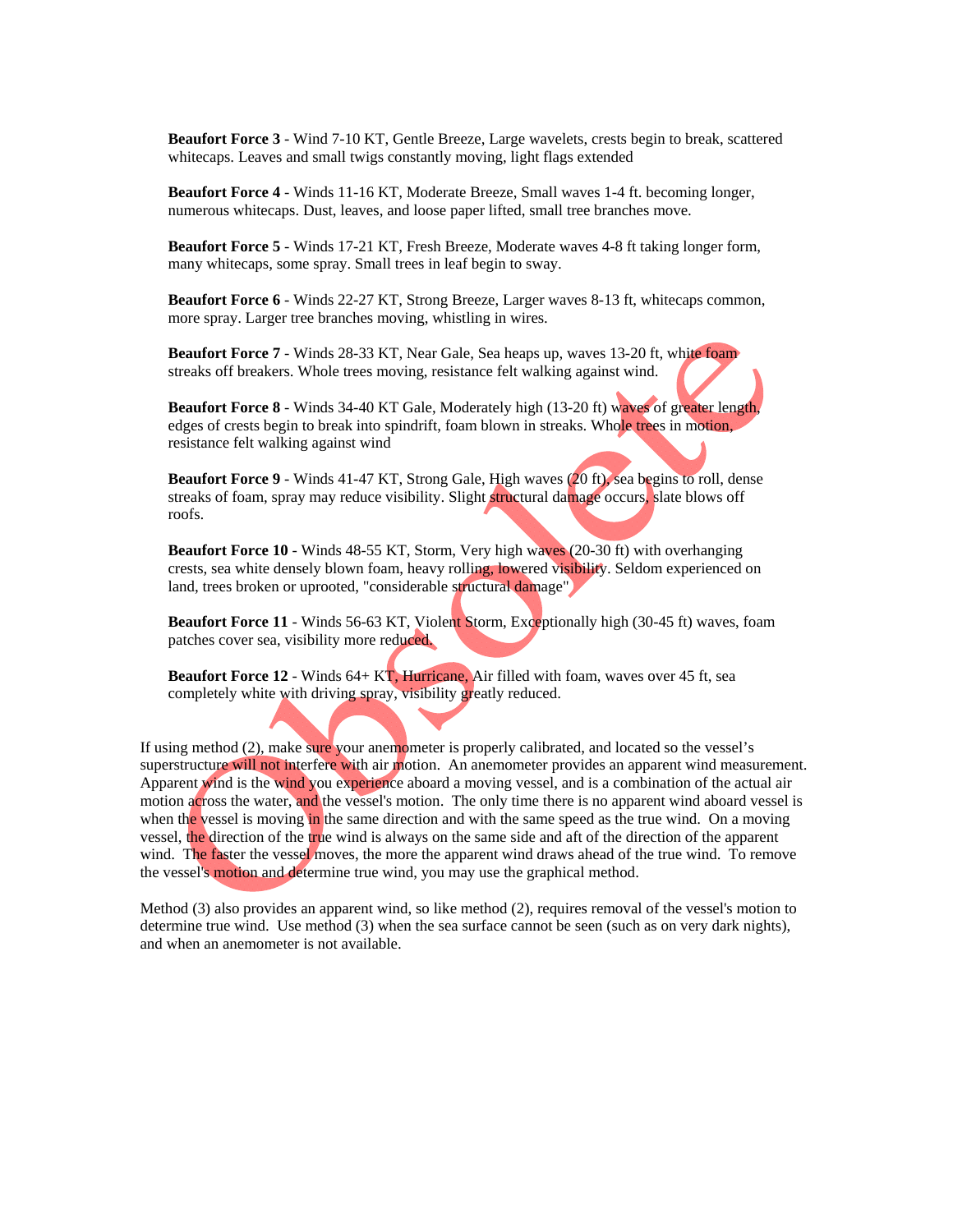# **True and Apparent Wind**

An observer aboard a vessel proceeding through still air experiences an apparent wind which is from dead ahead and has an apparent speed equal to the speed of the vessel. Thus, if the actual or true wind is zero and the speed of the vessel is 10 knots, the apparent wind is from dead ahead at 10 knots. If the true wind is from dead ahead at 15 knots, and the speed of the vessel is 10 knots, the apparent wind is  $15 + 10 = 25$ knots from dead ahead. If the vessel reverses course, the apparent wind is  $15 - 10 = 5$  knots, from dead astern. The apparent wind is the vector sum of the true wind and the reciprocal of the vessel's course and speed vector. Since wind vanes and anemometers measure apparent wind, the usual problem aboard a vessel equipped with an anemometer is to convert apparent wind to true wind. There are several ways of doing this. Perhaps the simplest is by the graphical solution illustrated in the following example:

Example 1: A vessel is proceeding on course 240° at a speed of 18 knots. The apparent wind is from 040° relative to the bow at 30 knots.

Solution: First starting from the center of a nautical maneuvering board or using graph paper, plot the vessel's vector "er," at 240°, length 18 knots/units. Next plot the relative wind's vector from r, in a direction of 100° (the reciprocal of 280°) length 30 knots/units. The true wind is from the center to the end of this vector or line "em." Use parallel rulers to transfer the wind vector to the center for an accurate reading. Answer: True wind is from 315° at 20 knots.

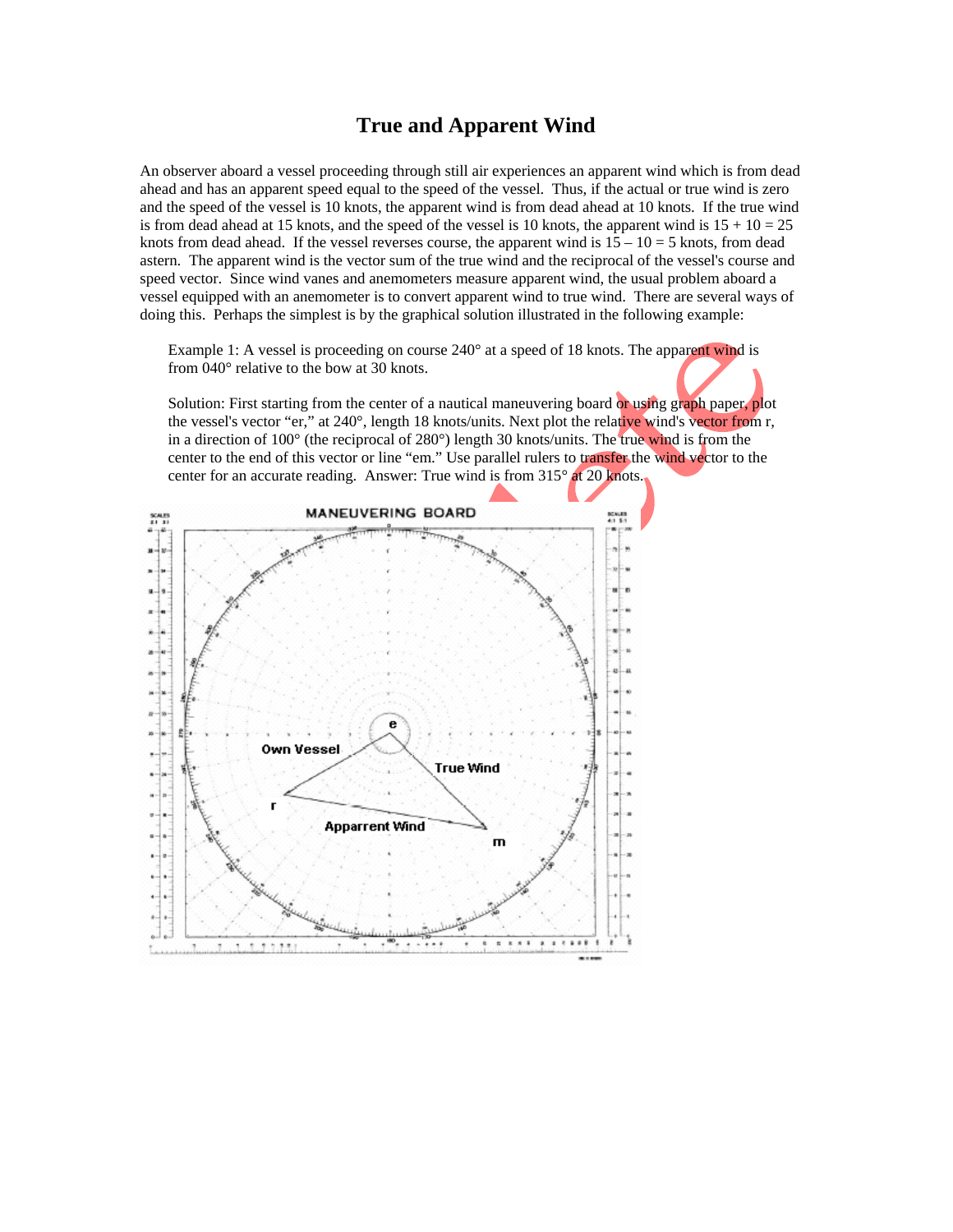**Wind Wave Height:** The vertical distance between trough and crest of wind waves in units of meter/feet. It is best for the observer to locate on the side of the vessel from which the waves are coming. On very dark nights or in dense fog, estimate the wave height based on the last clear sighting, and whether wind speed or vessel's motion have changed. Consider only the larger well-formed waves near the center of the wave group. Estimate the average height of these larger waves, and disregard the lesser waves. There is a tendency to underestimate wave height if you are fifty feet or more above the sea surface. Your visual estimate may be more accurate from a lower deck.

**Wind Wave Period:** The period of wind waves in seconds. Wave period is the time between the passage of two successive wave crests (or successive troughs) past a fixed point. Count seconds, preferably with a watch or stopwatch. Note a small object (such as a piece of wood thrown overboard), a piece of seaweed, patch of foam, or a bird floating on the water. Start counting when the object reaches the crest of the first well formed wave. As the crest passes, the object will pass into the trough, then to the next crest, etc. Divide the total elapsed time by the number of crests passing under the object to obtain the period. For measuring mean period of a wave system, only consider the higher waves in the center of each group of well-formed waves. Any flat or badly formed waves should not be used.

**Primary Swell True Direction:** Enter true direction, in degrees, from which the primary swell is coming. Swell Waves are wind-generated waves that have traveled out of their generating area. Swell characteristically exhibits smoother, more regular and uniform crests and a longer period than wind waves. The primary swell system has higher waves than any secondary swell waves which may exist. It is best for the observer to locate on the side of the vessel from which the waves are coming. It may help to move up or down in the vessel (by changing levels or deck) to obtain the best possible view. On very dark nights, or in dense fog, estimate the height of the swell waves based on the last clear sighting, and whether swell waves have since changed based on the wind speed or vessel's motion. On bright moonlit nights, swell waves can often be observed. When determining swell wave characteristics, always select the larger, well formed swell waves of the wave system being observed.

**Primary Swell Height**: Height of primary swell waves, in Meters/Feet. Swell wave height is the vertical distance between trough and crest. Swell Waves are wind-generated waves that have traveled out of their generating area. Swell characteristically exhibits smoother, more regular and uniform crests and a longer period than wind waves. The primary swell system has higher waves than any secondary swell waves which may exist. It is best for the observer to locate on the side of the vessel from which the waves are coming. It may help to move up or down in the vessel (by changing levels or deck) to obtain the best possible view. On very dark nights, or in dense fog, estimate the height of the swell waves based on the last clear sighting, and whether swell waves have since changed based on the wind speed or vessel's motion. On bright moonlit nights, swell waves can often be observed. When determining swell wave characteristics, always select the larger, well formed swell waves of the wave system being observed.

**Primary Swell Period:** Period of primary swell waves, in seconds. Period is the time it takes two successive swell wave crests to pass a fixed point, same as for wind wave period. Count the seconds, preferably with a watch or stopwatch. Note a small object, a piece of seaweed, patch of foam, even a bird floating on the water. Start counting when the object reaches the crest of the first well-formed swell wave. Note the time the object reaches the next crest and the crest after that. Record the average period for several of the larger, well-formed swell waves.

**Visibility**: Visibility in nautical miles. Visibility is the greatest distance an object can be seen and identified. Report prevailing visibility — the maximum visibility common to one half or more of the horizon circle.

**Cloud Cover**: The total percent of the sky covered by clouds of all types. A mackerel sky (Altocumulus, stratocumulus, or cirrocumulus covering the whole sky) should be coded as 90%, since breaks are always present in these cloud forms. When observing clouds through fog, base your estimate on the amount of clouds that can be seen through the fog. When a completely clear sky is observed through fog or haze, report as 0%.